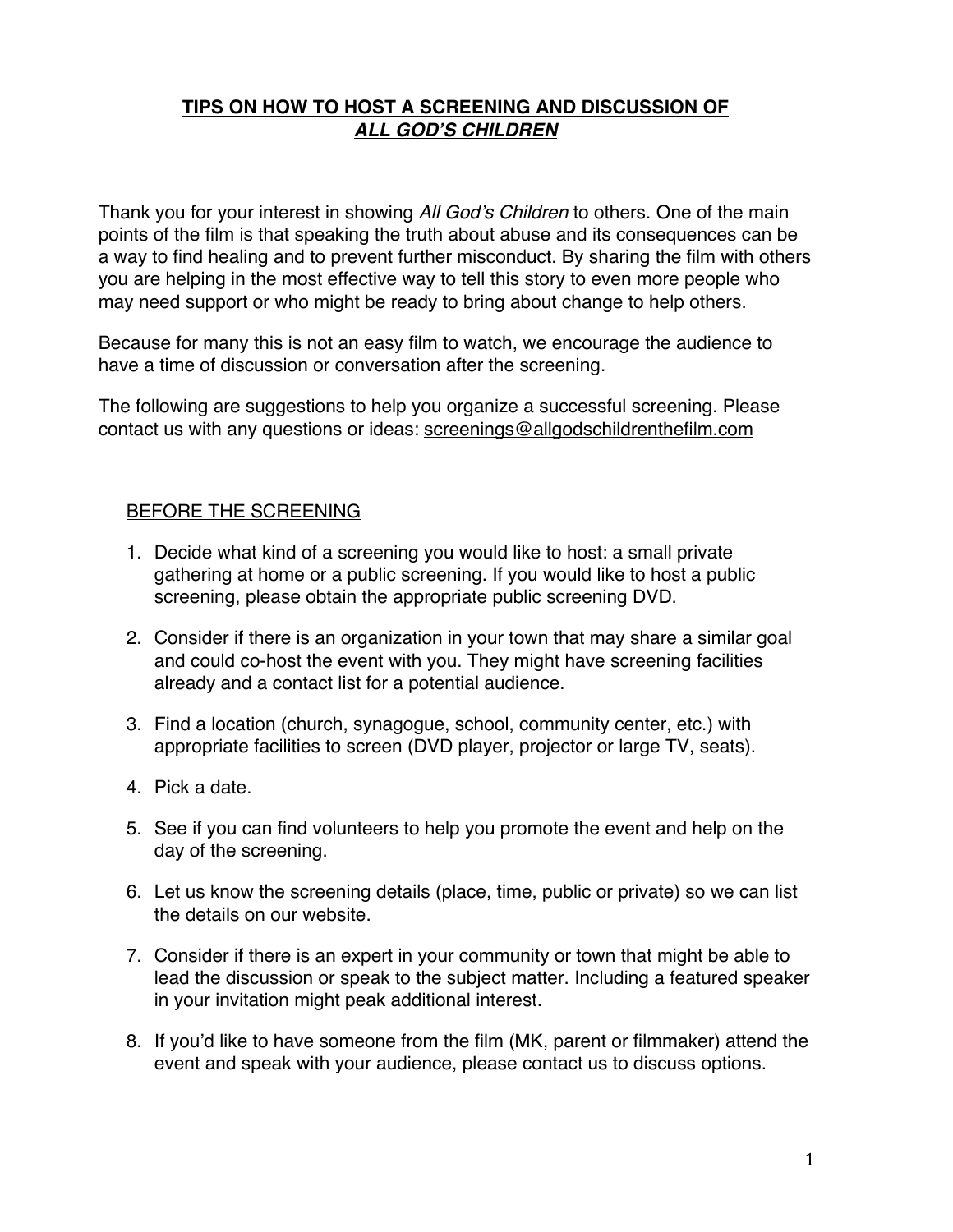- 9. If you purchased the public screening package with 10 home viewing DVDs, decide if you want to sell or give out those DVDs at the event. Especially if you'd be giving them away as door prizes or through a raffle, you may want to add this information in your invitation.
- 10.Promote the event. Various promotional materials are available on the film's website.
	- a. Try to reach your audience through personal phone calls and emails to friends, members of your community and special interest groups.
	- b. Contact the media. The filmmakers and film's subjects are available for interviews. Furthermore we can send a complimentary screener DVD to any local press interested in covering the event.
	- c. Spread the word via posting and handing out flyers.
	- d. If you have a website, you might want to post the video trailer or one of the video excerpts. You can get the embed code from the film's site.
- 11.Consider if you'd like to offer refreshments and who could help you with those.
- 12.Make sure you have a copy of the film either a home viewing DVD for a private screening or a licensed public screening copy.
- 13.Have someone (or yourself) test the equipment in plenty of time before the screening.
- 14.Get the discussion guide or any of the other supplemental materials you can download from the film's site. Decide if you'd like to print copies for everyone or just for the person leading the conversation.

### AT THE SCREENING – BEFORE THE VIEWING

- 1. Welcome your guests and thank them for attending and showing interest in the subject matter.
- 2. You may want to give a disclaimer and let the audience know that there are some upsetting descriptions of how the children were mistreated and that some people may get quite upset by the overall story.
- 3. If you are a non-profit, feel free to ask for an offering or a donation. This would be a great way to recoup some of your expenses, raise funds for your organization or maybe help us finance more outreach and screenings. Please let the audience know what the purpose of their offering or donation is.